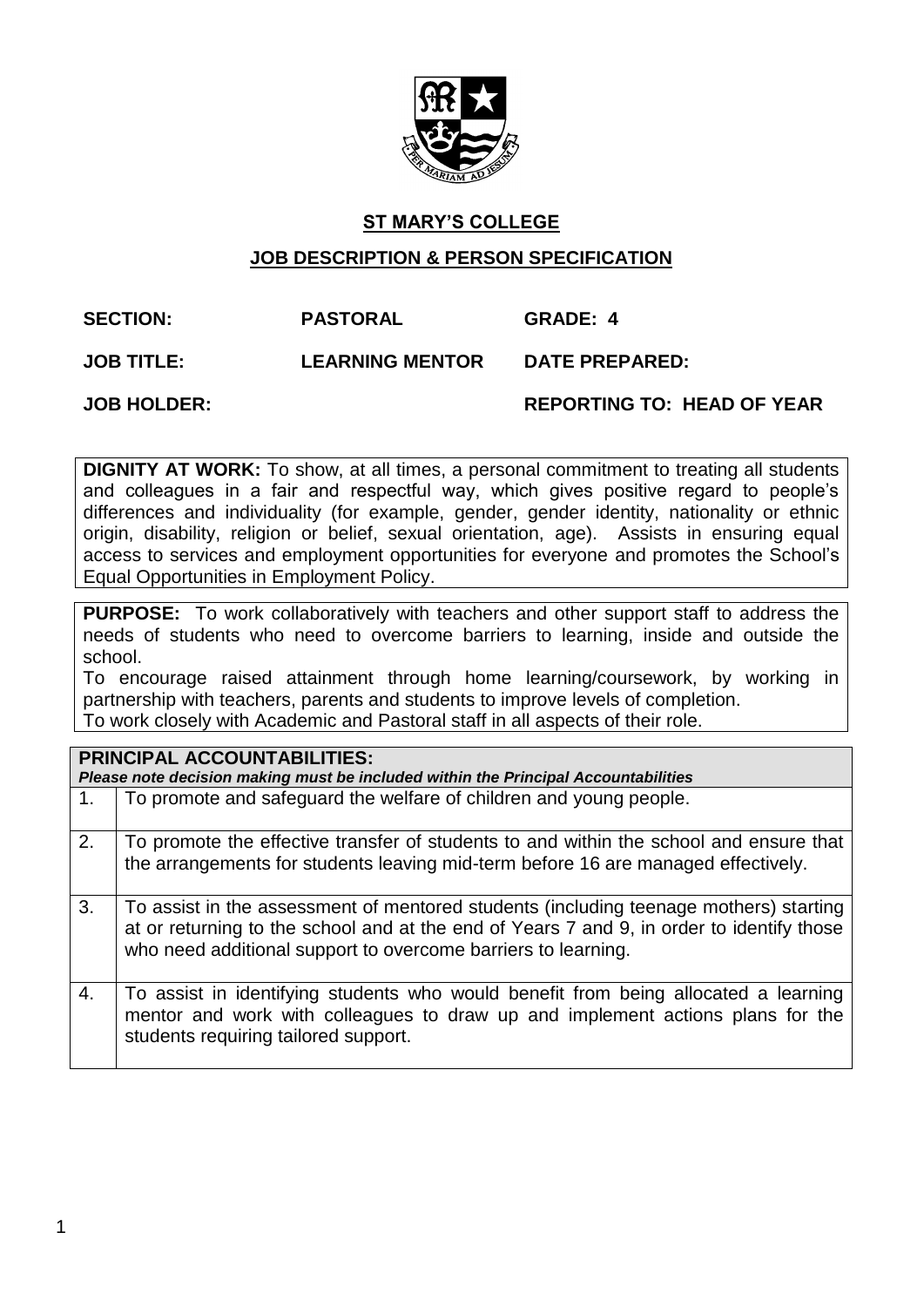- 5. To develop positive one to one mentoring relationships with relevant students in order to help achieve 'action plan' targets. To maintain regular contact with the families and carers of mentored students, keeping them informed of the student's needs and progress and seeking the secure positive family support/involvement. To work with mentored students in a focused and inclusive way, within school and in the local community, to help meet their needs.
- 6.  $\Box$  To work closely with the SENCO and the senior members of staff responsible for gifted and talented provision, to ensure that the needs of gifted and talented children and those with special educational needs are met.
- 7. To monitor and report on the implementation of plans drawn up to support mentored students. To keep up to date with the range of activities, course, opportunities, organisations and individuals that can be drawn upon to provide additional support for mentored students.
- 8. To facilitate the sharing of information between schools, local agencies, authorities and other learning mentors and be a single point of contact for accessing community and business based programmes and specialist support services.
- 9. To work collaboratively with parents and outside agencies to address issues such as behaviour, homework/coursework and exclusion. To communicate with other learning mentors and share best practice.
- 10. To keep accurate records, both quantitative and qualitative, of the progress made by mentored pupils and return the data termly.

The Health and Safety at Work etc. Act 1974 and associated legislation places responsibilities for health and safety on St Mary's College, as your employer and you as an employee of the school. In addition to the School's overall duties, the post holder has personal responsibility for their own health & safety and that of other employees; additional and more specific responsibilities are identified in the School's H&S policy

#### **GENERAL:**

The above principal accountabilities are not exhaustive and may vary without changing the character of the job or level of responsibility. The post holder must be flexible to ensure the operational needs of the School are met. This includes the undertaking of duties of a similar nature and responsibility as and when required, throughout the various work places in the School.

# **DIMENSIONS:**

## **All sections should be completed – if there aren't any state 'none'**

#### **1. Responsibility for Staff:**

N/A

#### **2. Responsibility for Customers/Clients:**

Responsible for supporting the learning and welfare of students on their caseload. Responsible for ensuring good order in groups of students under their supervision. Responsible for keeping parents informed about progress.

Liaises with other partner agencies regarding referrals and agreeing a way forward.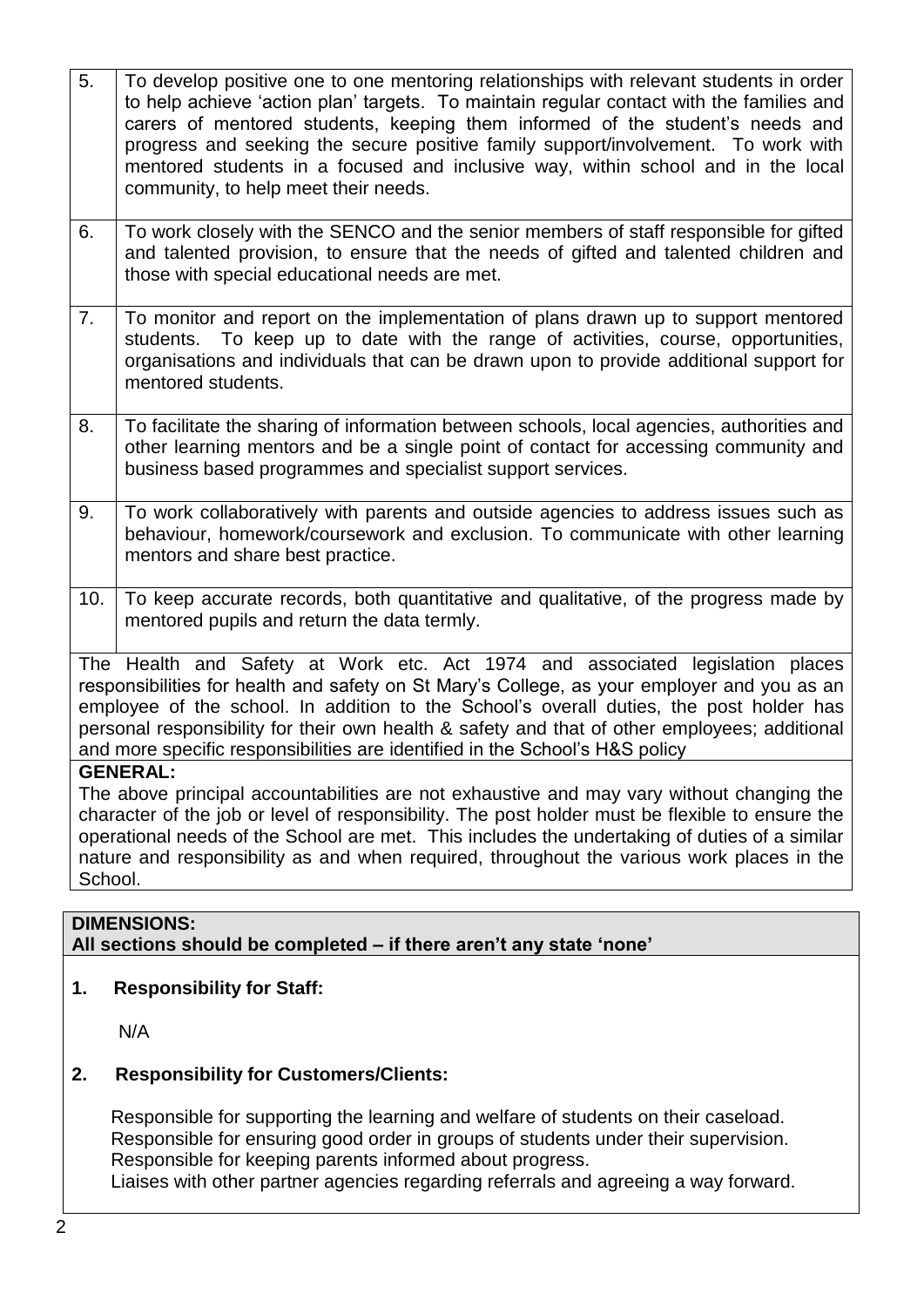#### **3. Responsibility for Budgets:**

N/A

# **4. Responsibility for Physical Resources:**

N/A

#### **WORKING RELATIONSHIPS: All sections should be completed – if there aren't any state 'none'**

#### **1. Within Service Area/Section:**

Supports and advises students. Provides complimentary service to teachers/pastoral staff in meeting the student's needs. Works collaboratively with other school staff to address student issues. BEST Co-ordinator – review progress, provide supervision where required.

#### **2. With Any Other Areas**

Works collaboratively with Partner Agencies and Service Providers, such as Social Services and Education Welfare to address issues/provide opportunities for students.

#### **3. With External Bodies to the School**

Works collaboratively with Connexions and the Probation Service to address issues provide opportunities for students.

Works closely with parents to keep them informed regarding progress and seeking their support for their child as required.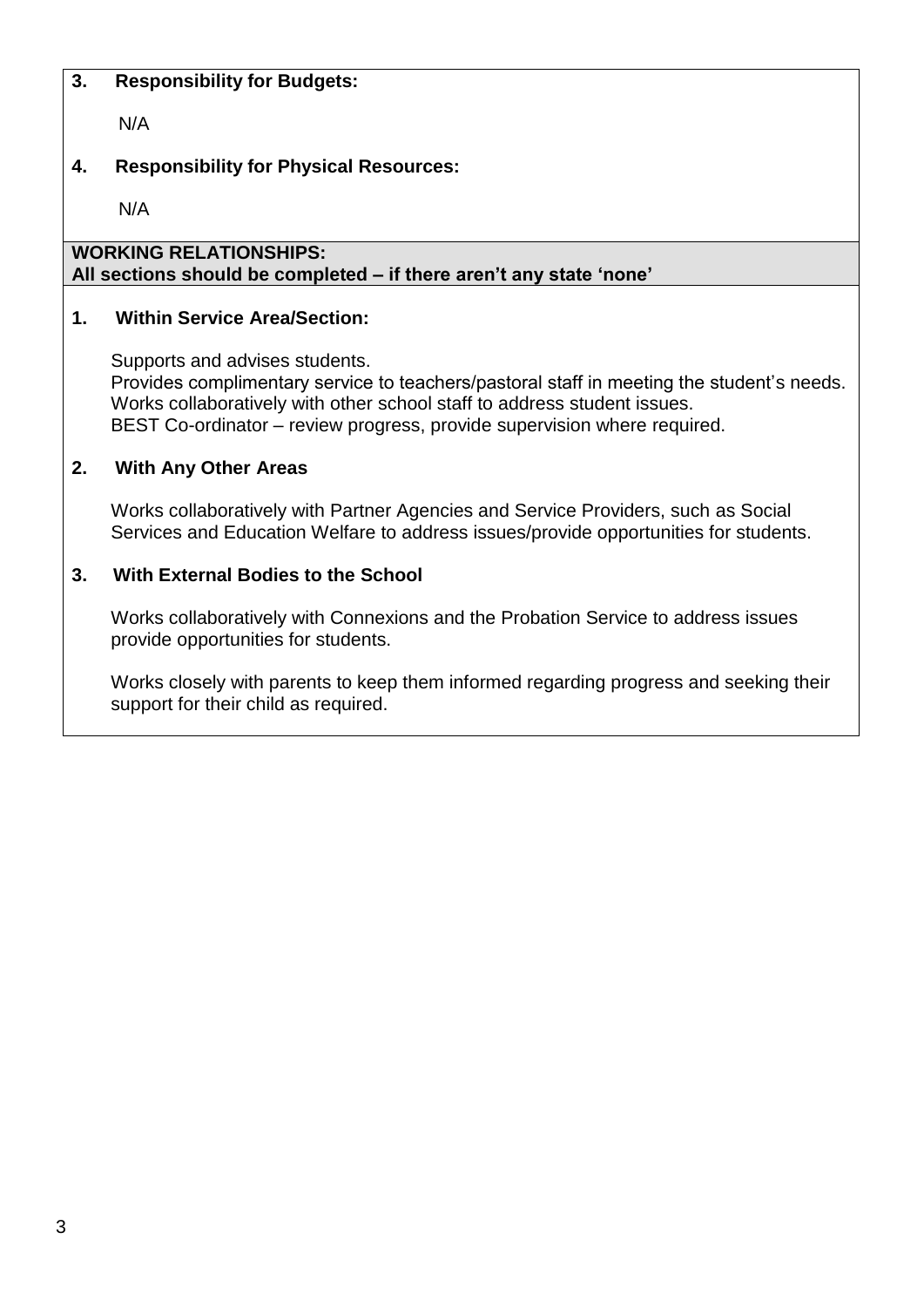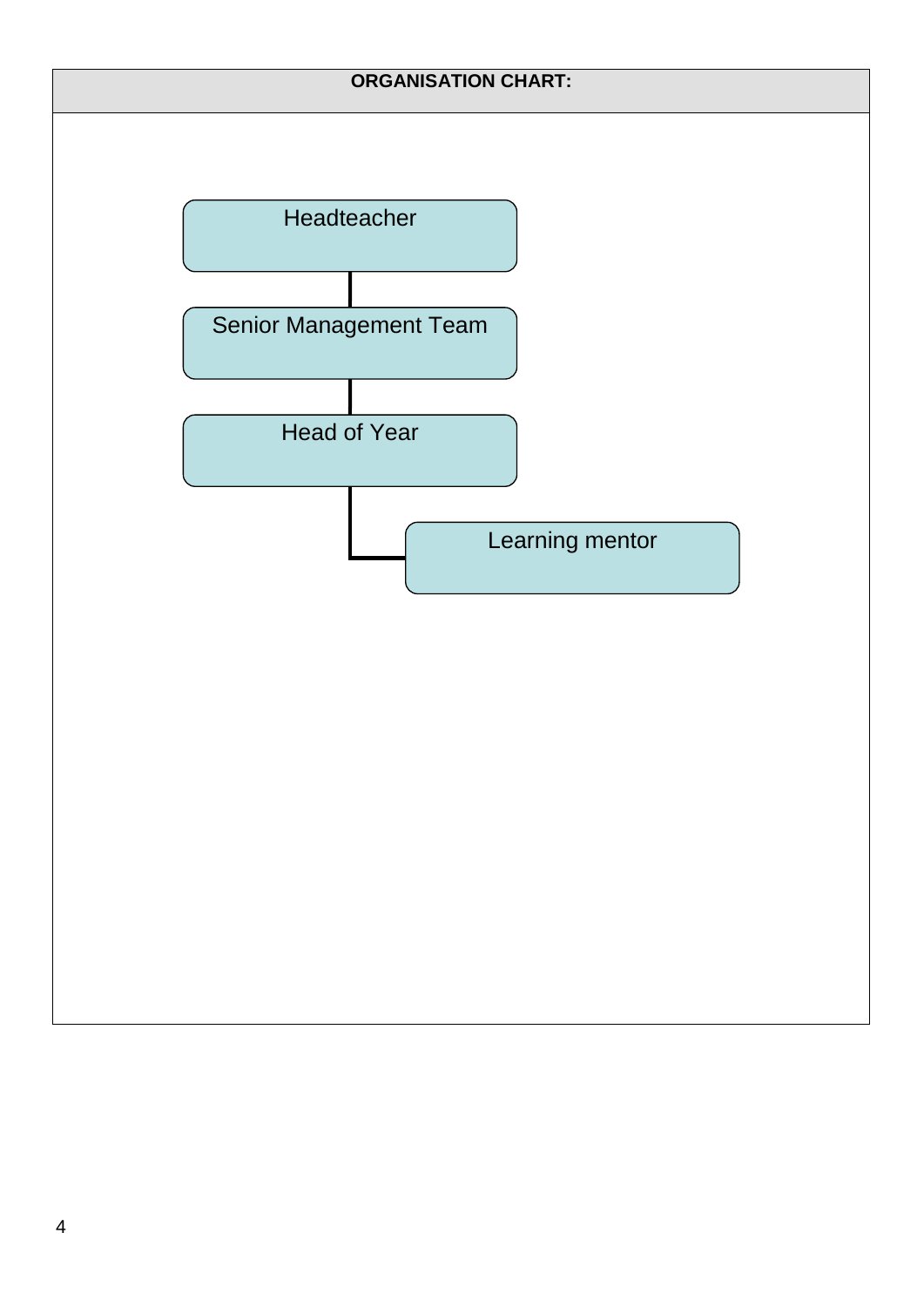|                                      | <b>Tick relevant level for each</b> |               |               |      |           |         |                                                  |
|--------------------------------------|-------------------------------------|---------------|---------------|------|-----------|---------|--------------------------------------------------|
|                                      | category                            |               |               |      |           |         |                                                  |
|                                      | Not applicable                      | <b>MOT</b>    | Moderate      | High | Very High | Intense | <b>Supporting Information</b><br>(if applicable) |
| <b>PHYSICAL DEMANDS:</b>             |                                     | V             |               |      |           |         |                                                  |
| Physical Effort and/or Strain -      |                                     |               |               |      |           |         |                                                  |
| (tiredness, aches and pains over     |                                     |               |               |      |           | N/A     |                                                  |
| and above that normally incurred in  |                                     |               |               |      |           |         |                                                  |
| a day to day office environment).    |                                     |               |               |      |           |         |                                                  |
| <b>WORKING CONDITIONS:</b>           |                                     | $\mathcal{N}$ |               |      |           |         |                                                  |
| Working Conditions - (exposure to    |                                     |               |               |      |           |         |                                                  |
| objectionable, uncomfortable or      |                                     |               |               |      |           | N/A     |                                                  |
| noxious conditions over and above    |                                     |               |               |      |           |         |                                                  |
| that normally incurred in a day to   |                                     |               |               |      |           |         |                                                  |
| day office environment).             |                                     |               |               |      |           |         |                                                  |
| <b>EMOTIONAL DEMANDS:</b>            |                                     |               | $\mathcal{N}$ |      |           |         |                                                  |
| Exposure to objectionable situations |                                     |               |               |      |           |         |                                                  |
| over and above that normally         |                                     |               |               |      |           |         |                                                  |
| incurred in a day to day office      |                                     |               |               |      |           |         |                                                  |
| environment.                         |                                     |               |               |      |           |         |                                                  |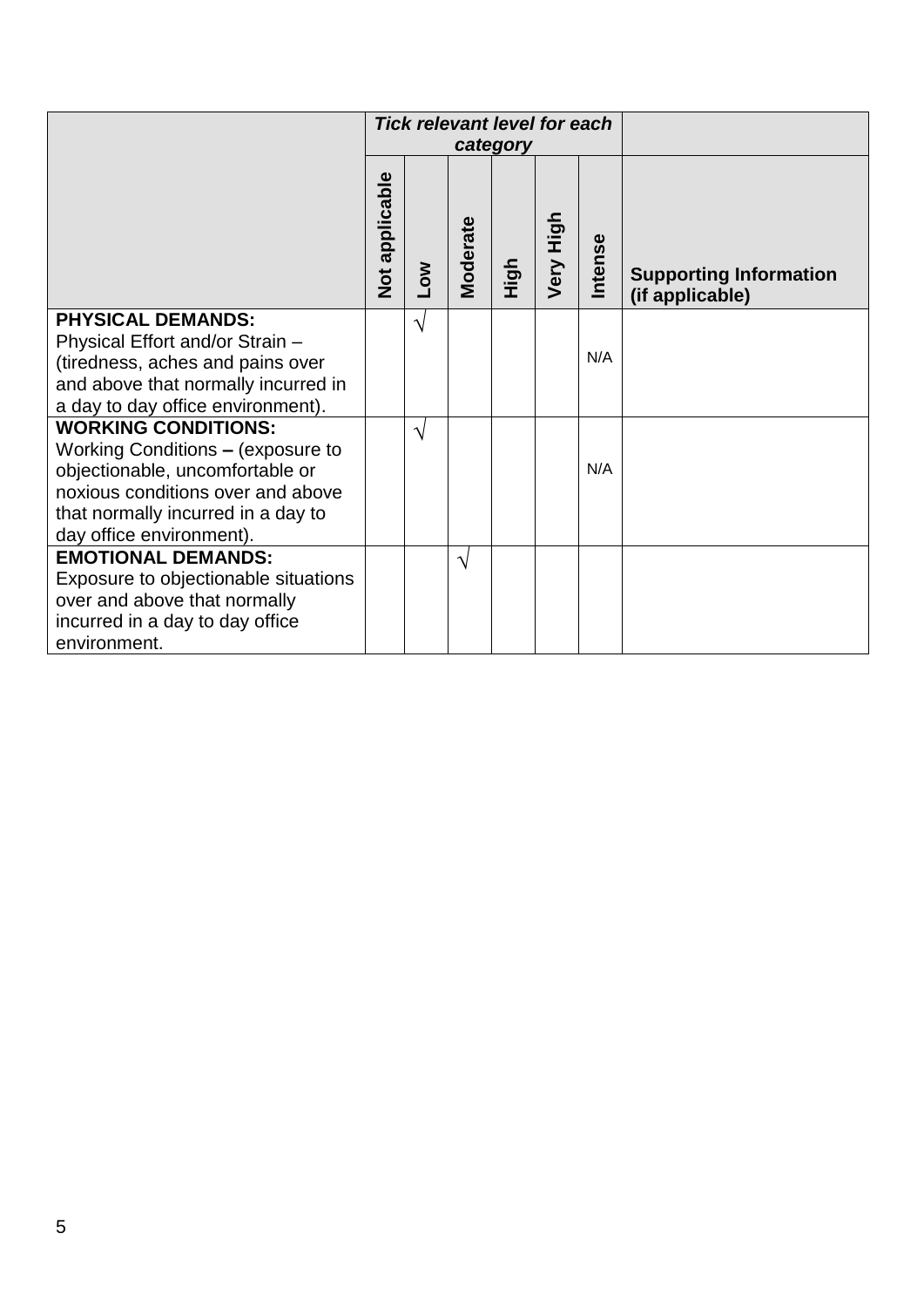|    |                                                                                                                                                                                                                                                                                     | <b>Tick</b><br>relevant |                  | <b>List</b><br>code/s* |
|----|-------------------------------------------------------------------------------------------------------------------------------------------------------------------------------------------------------------------------------------------------------------------------------------|-------------------------|------------------|------------------------|
|    | <b>PERSON SPECIFICATION</b>                                                                                                                                                                                                                                                         | column                  |                  |                        |
|    | The information listed as essential (the column that is shaded) is<br>used as part of the job evaluation process. The requirements<br>identified as desirable are used for recruitment purposes only.<br>*Codes: $AF = Application Form$ , $I = Interview$ , $CQ = Certificance$ of | Essential               | <b>Desirable</b> | How<br>identified      |
|    | Qualification, $R =$ References (should only be used for posts requiring                                                                                                                                                                                                            |                         |                  |                        |
|    | $CRB's$ ), $T = Test/Assessment, P = Presentation$                                                                                                                                                                                                                                  |                         |                  |                        |
| 1. | <b>Qualifications:</b>                                                                                                                                                                                                                                                              |                         |                  |                        |
|    | Counselling qualification                                                                                                                                                                                                                                                           |                         | V                | <b>CQ</b>              |
|    | <b>ECDL</b> or equivalent                                                                                                                                                                                                                                                           |                         | $\sqrt{}$        | CQ                     |
|    | Good standard of general education including a good applied                                                                                                                                                                                                                         | $\sqrt{ }$              |                  | <b>CQ</b>              |
|    | literacy and numeracy skills                                                                                                                                                                                                                                                        |                         |                  |                        |
| 2. | <b>Relevant Experience:</b>                                                                                                                                                                                                                                                         |                         |                  |                        |
|    | Experience working with families and young people                                                                                                                                                                                                                                   |                         | V                | AF                     |
|    | Experience working in an educational environment                                                                                                                                                                                                                                    |                         | $\sqrt{}$        | AF/1                   |
|    | Experience working with multi-agencies                                                                                                                                                                                                                                              |                         | $\sqrt{}$        | AF/I                   |
|    | <b>Experience of motivating people</b>                                                                                                                                                                                                                                              | $\sqrt{ }$              |                  |                        |
|    | Experience of working with young people who have multiple                                                                                                                                                                                                                           |                         | $\sqrt{ }$       | AF/1                   |
|    | disadvantages                                                                                                                                                                                                                                                                       |                         |                  |                        |
| 3. | Skills (including thinking challenge/mental demands):                                                                                                                                                                                                                               |                         |                  |                        |
|    | Motivation to work with children and young people                                                                                                                                                                                                                                   | $\sqrt{ }$              |                  | 1/R                    |
|    | Ability to form and maintain appropriate relationships and                                                                                                                                                                                                                          | $\sqrt{ }$              |                  | 1/R                    |
|    | personal boundaries with children and young people                                                                                                                                                                                                                                  |                         |                  |                        |
|    | Ability to work as part of a team                                                                                                                                                                                                                                                   | $\sqrt{ }$              |                  | 1/R                    |
|    | Ability to consult and negotiate effectively with a range of<br>stakeholders                                                                                                                                                                                                        | $\sqrt{ }$              |                  | 1/R                    |
|    | Ability to work under own initiative                                                                                                                                                                                                                                                | $\sqrt{}$               |                  | 1/R                    |
|    | Ability to work well under pressure and deal with difficult /<br>challenging situations                                                                                                                                                                                             | $\sqrt{ }$              |                  | 1/R                    |
|    | Ability to relate to young people                                                                                                                                                                                                                                                   | $\sqrt{ }$              |                  | 1/R                    |
| 4. | Knowledge:                                                                                                                                                                                                                                                                          |                         |                  |                        |
|    | A knowledge and commitment to safeguarding and promoting                                                                                                                                                                                                                            | $\sqrt{ }$              |                  |                        |
|    | the welfare of children and young people                                                                                                                                                                                                                                            |                         |                  |                        |
|    | An understanding of legislation relating to behaviour                                                                                                                                                                                                                               |                         | V                | ı                      |
|    | management                                                                                                                                                                                                                                                                          |                         |                  |                        |
|    | An understanding of legislation relating to attendance                                                                                                                                                                                                                              |                         | V                |                        |
|    | A knowledge of homework / coursework requirements and                                                                                                                                                                                                                               |                         | $\sqrt{}$        |                        |
|    | school curriculum                                                                                                                                                                                                                                                                   |                         |                  |                        |
| 5. | <b>Interpersonal/Communication Skills:</b><br><b>Verbal Skills</b>                                                                                                                                                                                                                  |                         |                  |                        |
|    | Ability to establish professional, effective working relationships                                                                                                                                                                                                                  | $\sqrt{ }$              |                  | 1/R                    |
|    | with a range of partners/colleagues and children and young<br>people.                                                                                                                                                                                                               |                         |                  |                        |
|    | A proven record of influencing / advocacy / negotiating and<br>listening skills                                                                                                                                                                                                     | $\sqrt{ }$              |                  | 1/R                    |
|    | Diplomacy and the ability to communicate at all levels                                                                                                                                                                                                                              | $\sqrt{ }$              |                  | 1/R                    |
|    |                                                                                                                                                                                                                                                                                     |                         |                  |                        |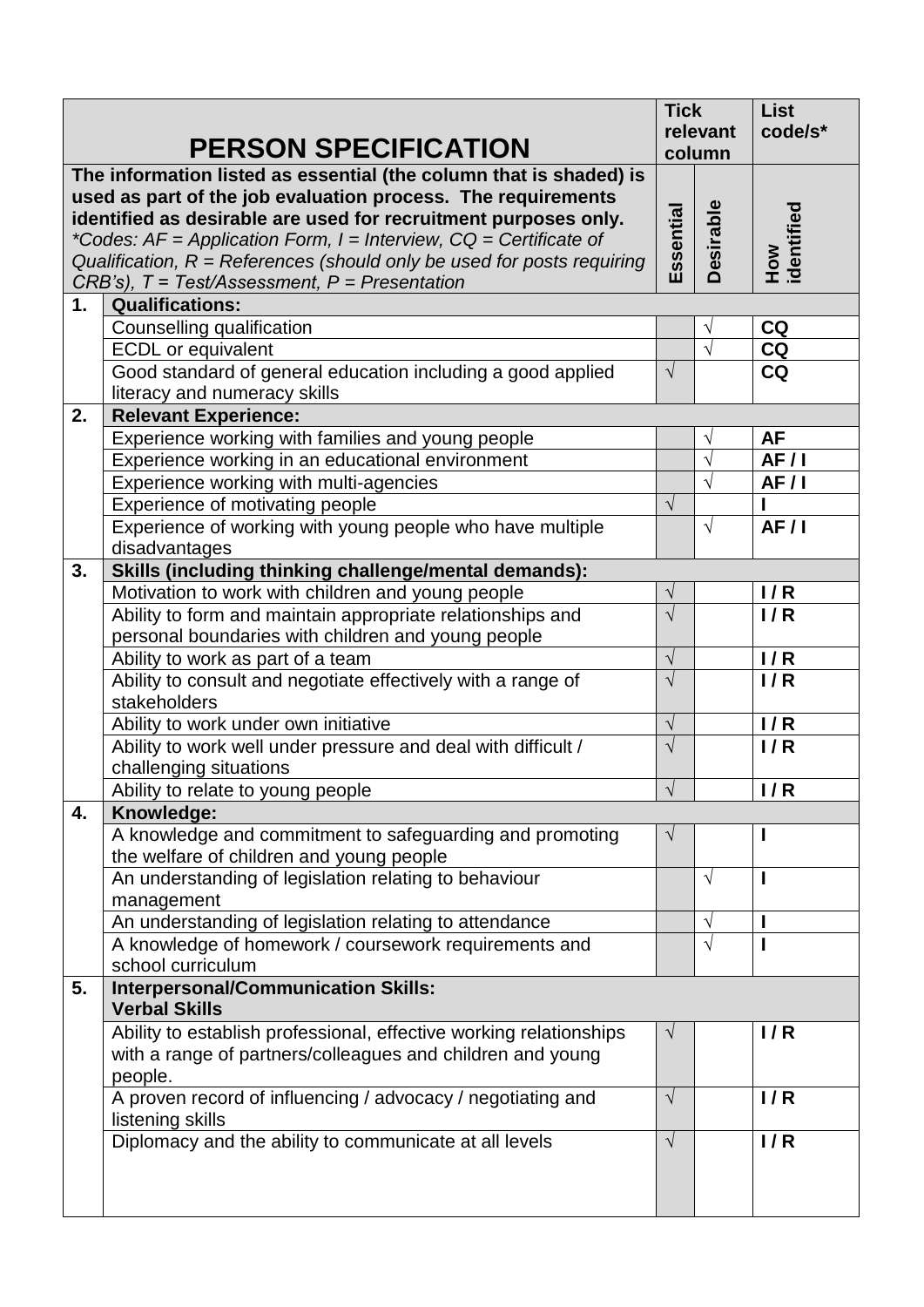|                                                                                                                                                                                                                                                                                                                                                                                                                          |                                                                                                                                                                                             | <b>Tick</b> | relevant | <b>List</b><br>code/s*   |
|--------------------------------------------------------------------------------------------------------------------------------------------------------------------------------------------------------------------------------------------------------------------------------------------------------------------------------------------------------------------------------------------------------------------------|---------------------------------------------------------------------------------------------------------------------------------------------------------------------------------------------|-------------|----------|--------------------------|
|                                                                                                                                                                                                                                                                                                                                                                                                                          | <b>PERSON SPECIFICATION</b>                                                                                                                                                                 |             | column   |                          |
| The information listed as essential (the column that is shaded) is<br>used as part of the job evaluation process. The requirements<br>identified as desirable are used for recruitment purposes only.<br>*Codes: $AF = Application Form$ , $I = Interview$ , $CQ = Certificance$ of<br>Qualification, $R =$ References (should only be used for posts requiring<br>$CRB's$ ), $T = Test/Assessment$ , $P = Presentation$ |                                                                                                                                                                                             |             |          | How<br>identified        |
|                                                                                                                                                                                                                                                                                                                                                                                                                          | <b>Written Skills</b>                                                                                                                                                                       |             |          |                          |
| 6.                                                                                                                                                                                                                                                                                                                                                                                                                       | Exchange complicated or sensitive information to a range of<br>audiences and write detailed reports which will support day to<br>day decisions.<br><b>Verbal</b>                            | $\sqrt{}$   |          | AF/1/R                   |
|                                                                                                                                                                                                                                                                                                                                                                                                                          | Influencing, caring, advocacy, negotiating, training skills are                                                                                                                             | $\sqrt{ }$  |          | AF/1/R                   |
|                                                                                                                                                                                                                                                                                                                                                                                                                          | required.                                                                                                                                                                                   |             |          |                          |
|                                                                                                                                                                                                                                                                                                                                                                                                                          |                                                                                                                                                                                             |             |          |                          |
|                                                                                                                                                                                                                                                                                                                                                                                                                          | The requirements listed below are not considered during the job evaluation process,<br>but are essential requirements for the role that will be assessed during the recruitment<br>process. |             |          |                          |
| 7.                                                                                                                                                                                                                                                                                                                                                                                                                       | <b>Competencies:</b>                                                                                                                                                                        |             |          |                          |
|                                                                                                                                                                                                                                                                                                                                                                                                                          | The competencies listed below are all essential requirements for                                                                                                                            |             |          |                          |
|                                                                                                                                                                                                                                                                                                                                                                                                                          | working at school in any post; however, those that have been                                                                                                                                |             |          |                          |
|                                                                                                                                                                                                                                                                                                                                                                                                                          | ticked as essential have been identified as key competencies for                                                                                                                            |             |          |                          |
|                                                                                                                                                                                                                                                                                                                                                                                                                          | this role and will be measured as part of the selection process.<br>They are not required to be addressed in the candidate's<br>application form.                                           |             |          |                          |
|                                                                                                                                                                                                                                                                                                                                                                                                                          | Creates, communicates and contributes to the delivery of the                                                                                                                                | $\sqrt{ }$  | N/A      |                          |
|                                                                                                                                                                                                                                                                                                                                                                                                                          | vision for the future of St Mary's College                                                                                                                                                  |             |          |                          |
|                                                                                                                                                                                                                                                                                                                                                                                                                          | Strives for excellence; continually looking for ways to improve                                                                                                                             | $\sqrt{ }$  | N/A      |                          |
|                                                                                                                                                                                                                                                                                                                                                                                                                          | your own performance and that of the school                                                                                                                                                 |             |          |                          |
|                                                                                                                                                                                                                                                                                                                                                                                                                          | Gathering and analysing information to ensure that decisions are                                                                                                                            |             | N/A      |                          |
|                                                                                                                                                                                                                                                                                                                                                                                                                          | robust and based on thorough analysis.                                                                                                                                                      |             |          |                          |
|                                                                                                                                                                                                                                                                                                                                                                                                                          | Planning and managing workloads; prioritising activities and<br>ensuring the resources are in place to achieve a successful<br>outcome.                                                     |             | N/A      |                          |
|                                                                                                                                                                                                                                                                                                                                                                                                                          | Communicating openly and honestly; taking time to listen to the<br>needs of others and shaping your message to best convey your<br>position.                                                | $\sqrt{ }$  | N/A      |                          |
|                                                                                                                                                                                                                                                                                                                                                                                                                          | Building and maintaining strong working relationships to help the<br>school deliver a better service to its students                                                                        | $\sqrt{ }$  | N/A      |                          |
|                                                                                                                                                                                                                                                                                                                                                                                                                          | Are committed to developing your own skills, knowledge and                                                                                                                                  | $\sqrt{ }$  | N/A      |                          |
|                                                                                                                                                                                                                                                                                                                                                                                                                          | competencies and supporting others in doing the same                                                                                                                                        |             |          |                          |
| 8.                                                                                                                                                                                                                                                                                                                                                                                                                       | <b>Additional Requirements:</b>                                                                                                                                                             |             |          |                          |
|                                                                                                                                                                                                                                                                                                                                                                                                                          | None                                                                                                                                                                                        |             | N/A      |                          |
| 9.                                                                                                                                                                                                                                                                                                                                                                                                                       | <b>Disclosure of Criminal Record:</b>                                                                                                                                                       |             |          |                          |
|                                                                                                                                                                                                                                                                                                                                                                                                                          | The successful candidate's appointment will be subject to the                                                                                                                               | $\sqrt{}$   | N/A      | <b>CRB</b>               |
|                                                                                                                                                                                                                                                                                                                                                                                                                          | school obtaining a satisfactory Enhanced Disclosure from the                                                                                                                                |             |          | <b>Disclosure</b>        |
|                                                                                                                                                                                                                                                                                                                                                                                                                          | Criminal Records Bureau (if ticked as an essential requirement).                                                                                                                            |             |          |                          |
|                                                                                                                                                                                                                                                                                                                                                                                                                          | If the postholder requires a CRB disclosure the candidate is                                                                                                                                | $\sqrt{ }$  | N/A      | <b>AF</b>                |
|                                                                                                                                                                                                                                                                                                                                                                                                                          | required to declare full details of everything on their criminal                                                                                                                            |             |          | (after short<br>listing) |
|                                                                                                                                                                                                                                                                                                                                                                                                                          | record.                                                                                                                                                                                     |             |          |                          |